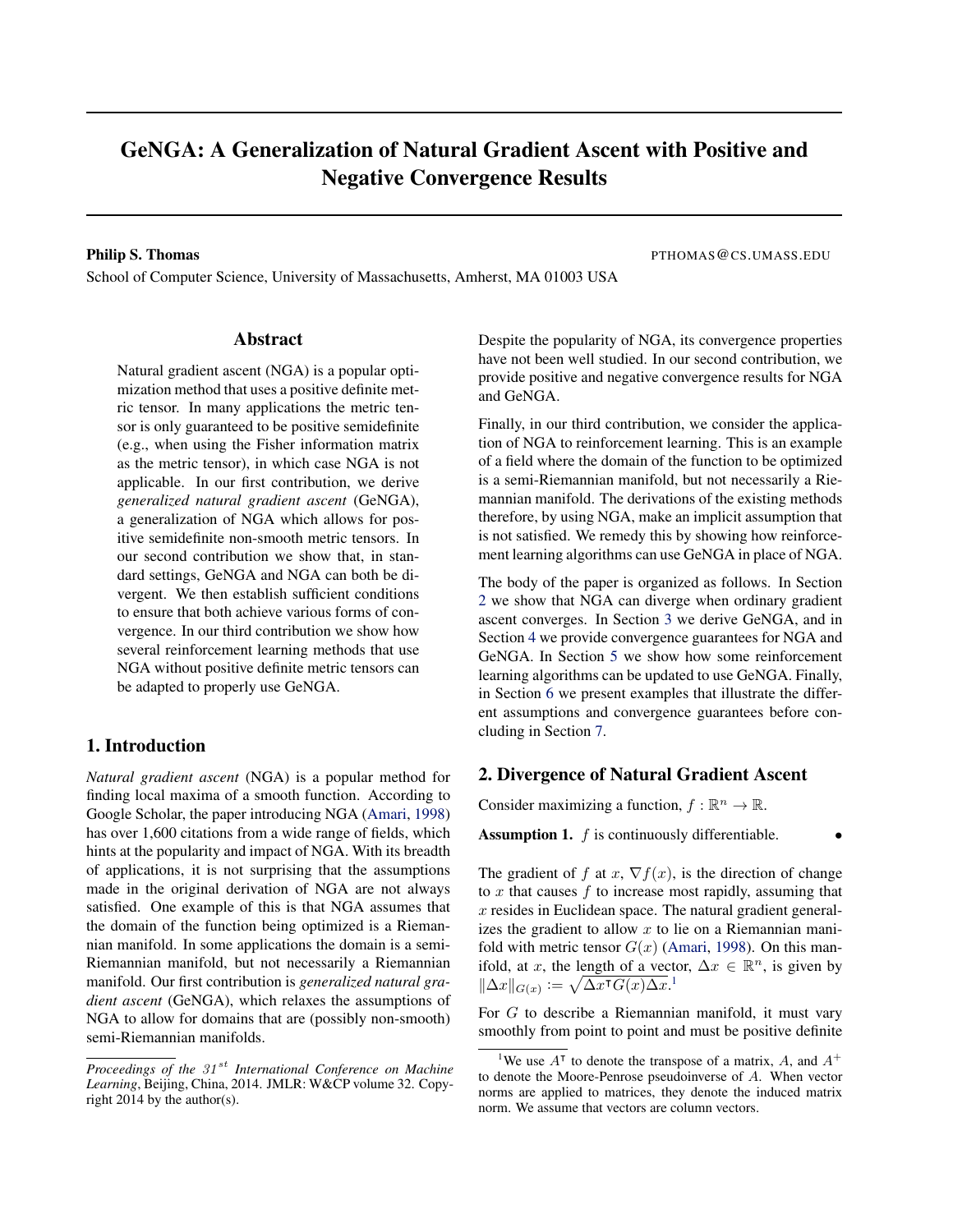•

<span id="page-1-0"></span>for all x, in which case  $\lVert \cdot \rVert_{G(x)}$  are norms. Often,  $G(x)$  is taken to be the Fisher information matrix for a parameterized distribution [\(Amari,](#page-7-0) [1998\)](#page-7-0). NGA produces a sequence of points  $(x_i)_{i=1}^{\infty}$  by ascending the natural gradient from an initial point,  $x_1$ , using a step size schedule  $(\alpha_i)_{i=1}^{\infty}$  and the update

$$
x_{i+1} = x_i + \alpha_i G(x_i)^{-1} \nabla f(x_i).
$$

Despite claims that NGA converges to a local maximum [\(Peters & Schaal,](#page-8-0) [2008\)](#page-8-0), without non-standard restrictions, it does not. Specifically, if Assumption [1](#page-0-0) holds, and

Assumption 2 (Lipschitz Assumption). There exists a finite constant L such that  $\forall x, z \in \mathbb{R}^n$ ,

$$
\|\nabla f(x) - \nabla f(x - z)\|_2 \le L \|z\|_2,
$$

**Assumption 3.** All  $\alpha_i$  are positive,  $\sum_{i=1}^{\infty} \alpha_i = \infty$ , and  $\sum_{i=1}^{\infty} \hat{\alpha}_i^2 < \infty,$ 

then *ordinary* gradient ascent causes either  $f(x_i) \rightarrow \infty$ or  $\lim_{i\to\infty} \|\nabla f(x_i)\|_2 = 0$  [\(Bertsekas & Tsitsiklis,](#page-8-0) [2000\)](#page-8-0). However, the same is not true for NGA. In Theorem 1 we give an example where NGA oscillates and diverges when ordinary gradient ascent would converge to the global maximum.

Theorem 1. If Assumptions [1](#page-0-0), 2, and 3 hold, then it can occur that the sequence,  $(x_i)_{i=1}^{\infty}$ , produced by NGA diverges when ordinary gradient ascent would converge to a finite value.

*Proof.* We provide a counterexample. Let  $f(x) := -x^2$ , where  $x \in \mathbb{R}$ . Notice that f is continuously differentiable and its derivative is Lipschitz. Consider the application of NGA to f with  $\alpha_i = \frac{1}{2i}$  and  $x_1 = 2$ . Ordinary gradient ascent causes  $x_i \rightarrow 0$  in this setting [\(Bertsekas & Tsitsiklis,](#page-8-0) [2000\)](#page-8-0), and  $x = 0$  is a global maximum of f. For NGA, let

$$
G(x) := \begin{cases} -x^2 + 2 & \text{if } x \in (-1, 1) \\ x^{-2} & \text{otherwise.} \end{cases}
$$

This G meets all of the requirements to describe a Riemannian manifold.

When  $x_i \notin (-1, 1)$ , the NGA update is

$$
x_{i+1} = x_i + \alpha_i G(x_i)^{-1} \nabla f(x_i) = x_i - \frac{x_i^3}{i}.
$$

We show that this sequence diverges without entering the  $(-1, 1)$  interval. We show this with an inductive proof that  $|x_i| \geq 2i$ .

We have two inductive hypotheses:

$$
|x_i| \ge 2i,\tag{1}
$$

$$
\left|\frac{x_i^3}{i}\right| \ge 3|x_i|.\tag{2}
$$

These are both satisfied when  $i = 1$  since  $x_1 = 2$ .

For the inductive step for (1):

$$
|x_{i+1}| = |x_i - \frac{x_i^3}{i}| \ge |2x_i|,
$$

by (2). Then by (1):  $|x_{i+1}| \ge |4i| > 2(i+1)$ .

For the inductive step for (2):

$$
\frac{|x_{i+1}|^3}{i+1} = \frac{1}{i+1} \left| x_i - \frac{x_i^3}{i} \right|^2 |x_{i+1}|
$$

$$
\geq \frac{1}{i+1} |2x_i|^2 |x_{i+1}|,
$$

by  $(2)$ . By  $(1)$  we have

$$
\frac{|x_{i+1}|^3}{i+1} \ge \frac{1}{i+1} |4i|^2 |x_{i+1}| \ge 3|x_{i+1}|.
$$

In Section [6.5](#page-7-0) we give an example to show that divergence can still occur even if the metric tensor is the Fisher information matrix. In the following section we introduce GeNGA, a generalization of NGA, before providing convergence proofs that apply to both methods.

## 3. Generalized Natural Gradient Ascent

Although the Fisher information matrix is often chosen as a metric tensor for NGA, it is only guaranteed to be positive *semi*definite. In these cases where  $G(x)$  is only positive semidefinite, G describes a semi-Riemannian manifold and  $\|\cdot\|_{G(x)}$  is a seminorm. Before deriving an expression for the directions of steepest ascent in this setting, we require:

Assumption 4. There exists at least one solution,  $\Delta x$ , to the equality

$$
G(x)\Delta x = \nabla f(x),
$$

for all  $x \in \mathbb{R}^n$ .  $n$ .

It can be shown that Assumption 4 implies that if there is a direction of change,  $\Delta x$ , to the current x that incurs no distance, then the directional derivative of  $f$  at  $x$  in the direction  $\Delta x$  is zero (i.e.,  $\nabla_{\Delta x} f(x) = 0$  for all x and  $\Delta x$ where  $\|\Delta x\|_{G(x)} = 0$ . We also use a similar but stronger assumption, which implies that  $\nabla_{\Delta x} f(z) = 0$  for all x, z, and  $\Delta x$  where  $\|\Delta x\|_{G(x)} = 0$ :

Assumption 5. There exists at least one solution,  $\Delta x$ , to the equality  $G(x)\Delta x = \nabla f(z)$ , for all  $x, z \in \mathbb{R}^n$ .  $\bullet$ 

In Theorem [2](#page-2-0) we generalize the natural gradient to only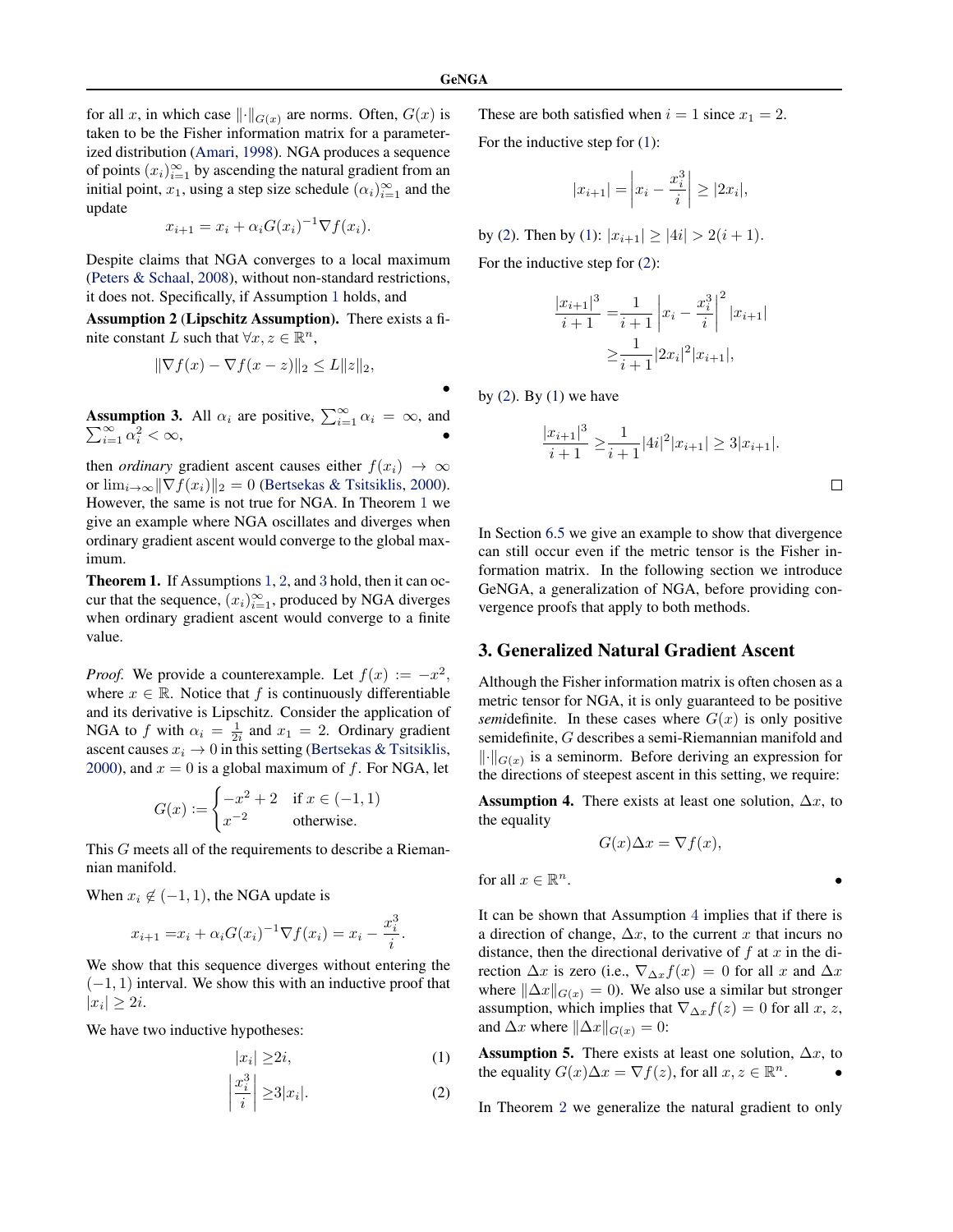<span id="page-2-0"></span>require x to reside on a semi-Riemannian manifold.<sup>2</sup> Hereafter, to alleviate formatting problems, we write  $G$  for  $G(x)$ and  $G_i$  for  $G(x_i)$ .<sup>3</sup> Also, let

$$
h(x, v) := G^{+} \nabla f(x) + (I - G^{+} G) v,
$$
 (3)

where  $v \in \mathbb{R}^n$ .

**Theorem 2.** If each x lies on a semi-Riemannian manifold and Assumptions [1](#page-0-0) and [4](#page-1-0) hold, then for every  $v$ ,

$$
\frac{h(x,v)}{\|h(x,v)\|_G} \tag{4}
$$

is a direction of steepest ascent of  $f$  at  $x$ . Also, every direction of steepest ascent is given by  $(4)$ , for some v.

*Proof.* The directions of steepest ascent of  $f$  at  $x$  are the  $\Delta x$  that, for infinitesimal  $\epsilon$ , maximize  $f(x + \epsilon \Delta x)$ , subject to  $\|\Delta x\|_G = 1$  [\(Amari,](#page-7-0) [1998\)](#page-7-0). By Assumption [1,](#page-0-0) the directions of steepest ascent are those that maximize  $\epsilon \nabla f(x)^\intercal \Delta x$ , subject to  $\Delta x^\intercal G \Delta x - 1 = 0$ . Using the method of Lagrange multipliers gives necessary conditions for  $\Delta x$ :

$$
2\lambda G \Delta x = \nabla f(x),\tag{5}
$$

for some positive scalar  $\lambda$ . The system of linear equations specified by  $(5)$  must have one solution (Assumption [4](#page-1-0)), and it may have many solutions since  $G$  is only positive semidefinite. Every solution is given by  $(4)$  for some v.

In the remainder of this proof we will show that  $\nabla f(x)^\dagger h(x,v) / ||h(x,v)||_G$  takes the same value for every v, and thus that all  $h(x, v)/||h(x, v)||_G$  are directions of steepest ascent. This means that, in this instance, the method of Lagrange multipliers produces necessary *and sufficient* conditions.

By Assumption [4](#page-1-0) we have that  $GG^{+}\nabla f(x) = \nabla f(x)$ . Using the definition of  $h(x, v)$ ,

$$
Gh(x, v) = GG^+ \nabla f(x) + [G - GG^+ G] v
$$
  
=  $\nabla f(x)$ .

So,

$$
\nabla f(x)^{\mathsf{T}} \frac{h(x,v)}{\|h(x,v)\|_{G}} = \frac{\nabla f(x)^{\mathsf{T}} h(x,v)}{\sqrt{\nabla f(x)^{\mathsf{T}} h(x,v)}}
$$

$$
= \sqrt{\nabla f(x)^{\mathsf{T}} h(x,v)}
$$

$$
= \left(\nabla f(x)^{\mathsf{T}} G^{+} \nabla f(x) + \nabla f(x)^{\mathsf{T}} v
$$

$$
- \nabla f(x)^{\mathsf{T}} G^{+} G v\right)^{\frac{1}{2}}.
$$

Since

$$
\nabla f(x)^{\mathsf{T}} G^+ G v = \left( G G^+ \nabla f(x) \right)^{\mathsf{T}} v = \nabla f(x)^{\mathsf{T}} v,
$$

we have that

$$
\nabla f(x)^{\mathsf{T}} \frac{h(x,v)}{\|h(x,v)\|_{G}} = \sqrt{\nabla f(x)^{\mathsf{T}} G^{+} \nabla f(x)}.
$$
 (6)

Since the right side of (6) does not depend on  $v$ , all  $v$  cause  $\nabla f(x)^\intercal h(x, v) / ||h(x, v)||_G$  to take the same value.  $\Box$ 

Given some  $x_1 \in \mathbb{R}^n$ , *generalized natural gradient ascent* (GeNGA) produces a sequence,  $(x_i)_{i=1}^{\infty}$ , by

$$
x_{i+1} = x_i + \alpha_i \widetilde{\nabla} f(x_i),
$$

where  $(\alpha_i)_{i=1}^{\infty}$  is a sequence of non-negative step sizes, and where the *generalized natural gradient*,  $\tilde{\nabla} f(x_i)$ , points in a direction of steepest ascent (but is not normalized):

$$
\nabla f(x) := h(x, v),\tag{7}
$$

for some v. When  $G$  is positive definite for all  $x$ , this degenerates to NGA. Also, notice that, from the semi-Riemannian point of view (measuring distances using  $\lVert \cdot \rVert_G$ rather than  $\|\cdot\|_2$ , the length of the generalized natural gradients are all equal:

$$
\|\widetilde{\nabla}f(x)\|_{G} = \|G^{+}\nabla f(x)\|_{G}.
$$

Lastly, selecting  $v = 0$  gives the direction of steepest ascent with minimum Euclidean norm:  $G^+\nabla f(x)$ . We use an assumption to specify when we require GeNGA to use this direction of steepest ascent:

**Assumption 6.** 
$$
\tilde{\nabla} f(x) = G^+ \nabla f(x)
$$
 always.

# 4. Convergence

In this section we establish sufficient conditions to ensure that GeNGA achieves different types of convergence. We provide examples that illustrate the benefits and drawbacks of each convergence guarantee in Sections [6.1,](#page-5-0) [6.2,](#page-6-0) and [6.3.](#page-6-0)

One approach to showing that GeNGA converges is to match the requirements of an existing guarantee:

<sup>&</sup>lt;sup>2</sup>We do not place smoothness restrictions on  $G$  for GeNGA or one of our convergence proofs, so this is actually more general than semi-Riemannian manifolds. However, to avoid convoluting the text, we still refer to  $x$  as residing on a semi-Riemannian manifold.

This shorthand does not apply to any variables other than  $x$ . That is, G always denotes  $G(x)$  and never  $G(z)$ . Sometimes we still write out  $G(x)$  for emphasis.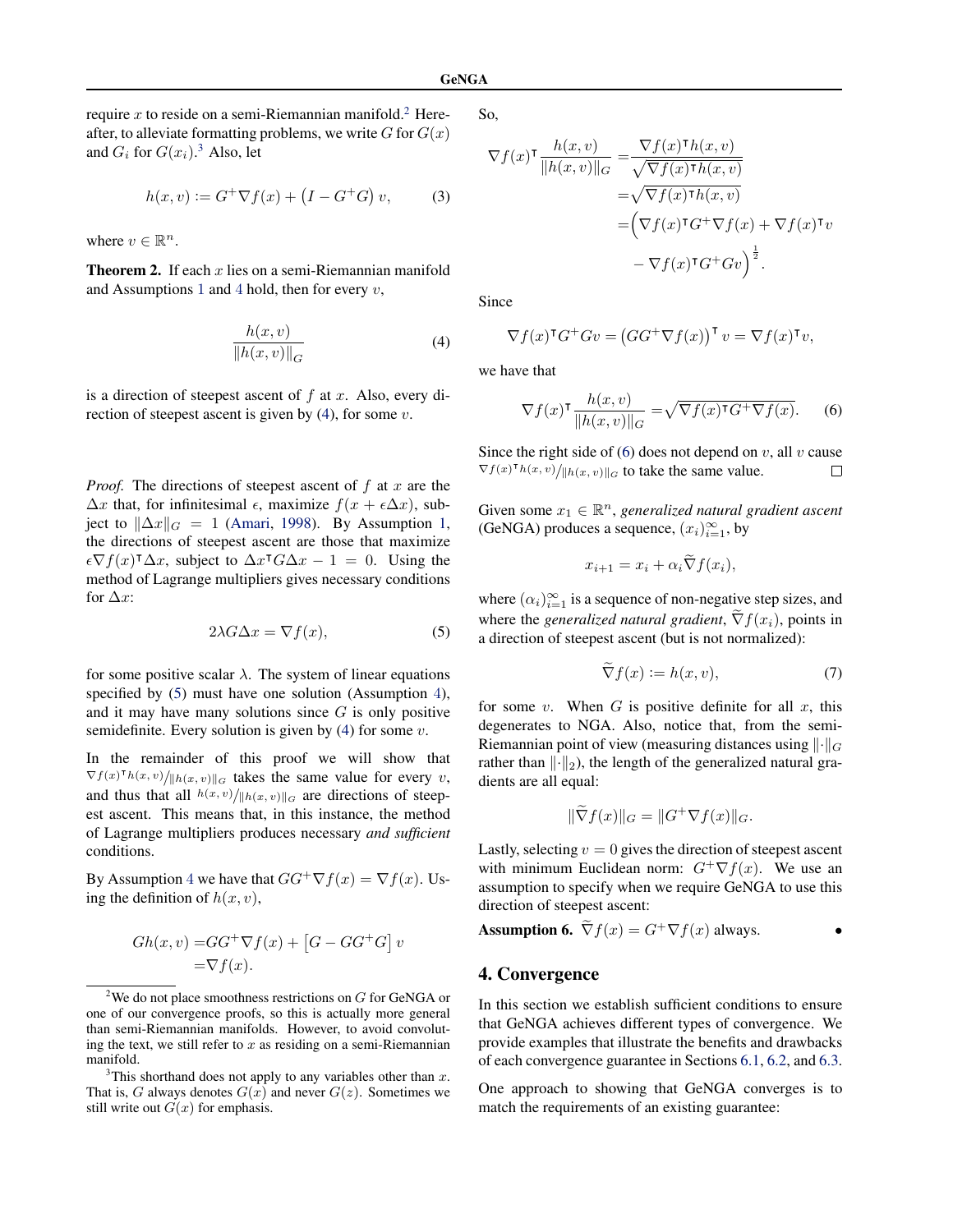<span id="page-3-0"></span>**Assumption 7.** There exist positive scalars  $c_1$  and  $c_2$  such that

$$
c_1 \|\nabla f(x_i)\|_2^2 \le \nabla f(x_i)^\mathsf{T} \widetilde{\nabla} f(x_i),\tag{8}
$$

and

$$
\left\|\widetilde{\nabla}f(x_i)\right\|_2 \le c_2 \left\|\nabla f(x_i)\right\|_2, \tag{9}
$$

for all  $i$ .

Theorem 3. If Assumptions [1](#page-0-0), [2](#page-1-0), [3](#page-1-0), [4](#page-1-0), and 7 hold, then GeNGA causes either  $f(x_i) \rightarrow \infty$  or  $\lim_{i\to\infty} \|\nabla f(x_i)\|_2 = 0.$ 

*Proof.* This follows immediately from the work of [Bert](#page-8-0)[sekas & Tsitsiklis](#page-8-0) [\(2000\)](#page-8-0). П

A drawback of this guarantee is that different choices of  $v$ when  $G$  is singular (i.e., selecting different generalized natural gradients when there are many) can cause the left side of (9) to become arbitrarily large, which means that no  $c_2$ can exist. This means that Theorem 3 is not always applicable to GeNGA. However, when using NGA or GeNGA with Assumption [6](#page-2-0), Theorem 3 can be useful.

In the remainder of this section we present a guarantee that is more applicable to GeNGA. It uses less restrictive assumptions but provides a correspondingly weaker guarantee. In order to provide this guarantee, we introduce a modified Lipschitz assumption that uses the Riemannian seminorm in place of the Euclidean norm and a generalized natural gradient in place of the gradient:

Assumption 8 (Riemann-Lipschitz Assumption). There exists a finite constant,  $L_G$ , such that,  $\forall x, z \in \mathbb{R}^n$ ,

$$
||G^+\nabla f(x) - G^+\nabla f(x-z)||_G \le L_G ||z||_G.
$$

Intuitively, this says that, from a semi-Riemannian point of view, the gradient of f is Lipschitz. Notice that, for any  $x$ and A,

$$
||A^+x||_A = \sqrt{x^{\mathsf{T}}A^+AA^+x} = \sqrt{x^{\mathsf{T}}A^+x} = ||x||_{A^+}.
$$

So, Assumption 8 implies that

$$
\|\nabla f(x) - \nabla f(x - z)\|_{G(x)^+} \le L_G \|z\|_{G(x)}.
$$
 (10)

We show in Theorem 4 that with different combinations of assumptions, GeNGA is guaranteed to converge to a desirable solution *from a semi-Riemannian point of view*, without the need for Assumption 7. That is, either  $f(x_i) \to \infty$ or the magnitude of the generalized natural gradient (measured using the seminorm of the semi-Riemannian manifold) goes to zero:

Theorem 4. If either of the following sets of assumptions are satisfied:

- 1. Assumptions [1](#page-0-0), [3](#page-1-0), [5](#page-1-0), and 8,
- 2. Assumptions [1](#page-0-0), [3](#page-1-0), [4](#page-1-0), [6](#page-2-0), and 8,

then the sequence,  $(x_i)_{i=1}^{\infty}$  produced by GeNGA causes either  $f(x_i) \to \infty$  or else  $f(x_i)$  converges to a finite value and  $\liminf_{i\to\infty} \|\nabla f(x_i)\|_{G_i} = 0.$ 

*Proof.* We adapt a proof that ordinary gradient descent converges [\(Bertsekas & Tsitsiklis,](#page-8-0) [1997\)](#page-8-0). For any  $x, z \in$  $\mathbb{R}^n$ , let  $g(\xi) := f(x - \xi z)$ , where  $\xi \in \mathbb{R}$ . Then

$$
f(x - z) - f(x) = g(1) - g(0)
$$

$$
= \int_0^1 \nabla g(\xi) d\xi
$$

$$
= -\int_0^1 z^{\mathsf{T}} \nabla f(x - \xi z) d\xi.
$$

Adding  $\int_0^1 z^{\intercal} (\nabla f(x) - \nabla f(x)) = 0$ , we get

$$
f(x - z) - f(x) = -\int_0^1 z^{\mathsf{T}} \nabla f(x) \,d\xi
$$

$$
-\int_0^1 z^{\mathsf{T}} \left( \nabla f(x - \xi z) - \nabla f(x) \right) \,d\xi
$$

$$
= -z^{\mathsf{T}} \nabla f(x) - \int_0^1 z^{\mathsf{T}} \left( \nabla f(x - \xi z) - \nabla f(x) \right) \,d\xi.
$$

Let  $z := -\alpha_i h(x, v)$  and  $x := x_i$ . Then

$$
f(x_i - z) - f(x_i) = \alpha_i h(x, v)^{\mathsf{T}} \nabla f(x_i)
$$
  
\n
$$
- \int_0^1 \alpha_i h(x, v)^{\mathsf{T}} (\nabla f(x_i) - \nabla f(x_i - \xi z)) d\xi
$$
  
\n
$$
= \alpha_i (G_i^+ \nabla f(x_i) + [I - G_i^+ G_i] v)^{\mathsf{T}} \nabla f(x_i)
$$
  
\n
$$
- \int_0^1 \alpha_i (G_i^+ \nabla f(x_i) + [I - G_i^+ G_i] v)^{\mathsf{T}}
$$
  
\n
$$
(\nabla f(x_i) - \nabla f(x_i - \xi z)) d\xi
$$
  
\n
$$
= \alpha_i \nabla f(x_i)^{\mathsf{T}} G_i^+ \nabla f(x_i)
$$
  
\n
$$
+ \alpha_i v^{\mathsf{T}} [I - G_i G_i^+] \nabla f(x_i)
$$
  
\n
$$
- \int_0^1 \alpha_i \nabla f(x_i)^{\mathsf{T}} G_i^+ (\nabla f(x_i) - \nabla f(x_i - \xi z)) d\xi
$$
  
\n
$$
- \int_0^1 \alpha_i v^{\mathsf{T}} [I - G_i G_i^+] (\nabla f(x_i) - \nabla f(x_i - \xi z)) d\xi.
$$
  
\n(12)

If the first set of assumptions hold, then by Assumption [5](#page-1-0),  $GG^{+}\nabla f(x) = \nabla f(x)$  and  $GG^{+}\nabla f(x - \xi z) = \nabla f(x - \xi z)$  $\xi$ z), so the terms on lines (11) and (12) are zero. If the second set of assumptions hold, then by Assumptions [4](#page-1-0) and [6](#page-2-0),  $GG^{+}\nabla f(x) = \nabla f(x)$  and  $v = 0$ , so the terms on lines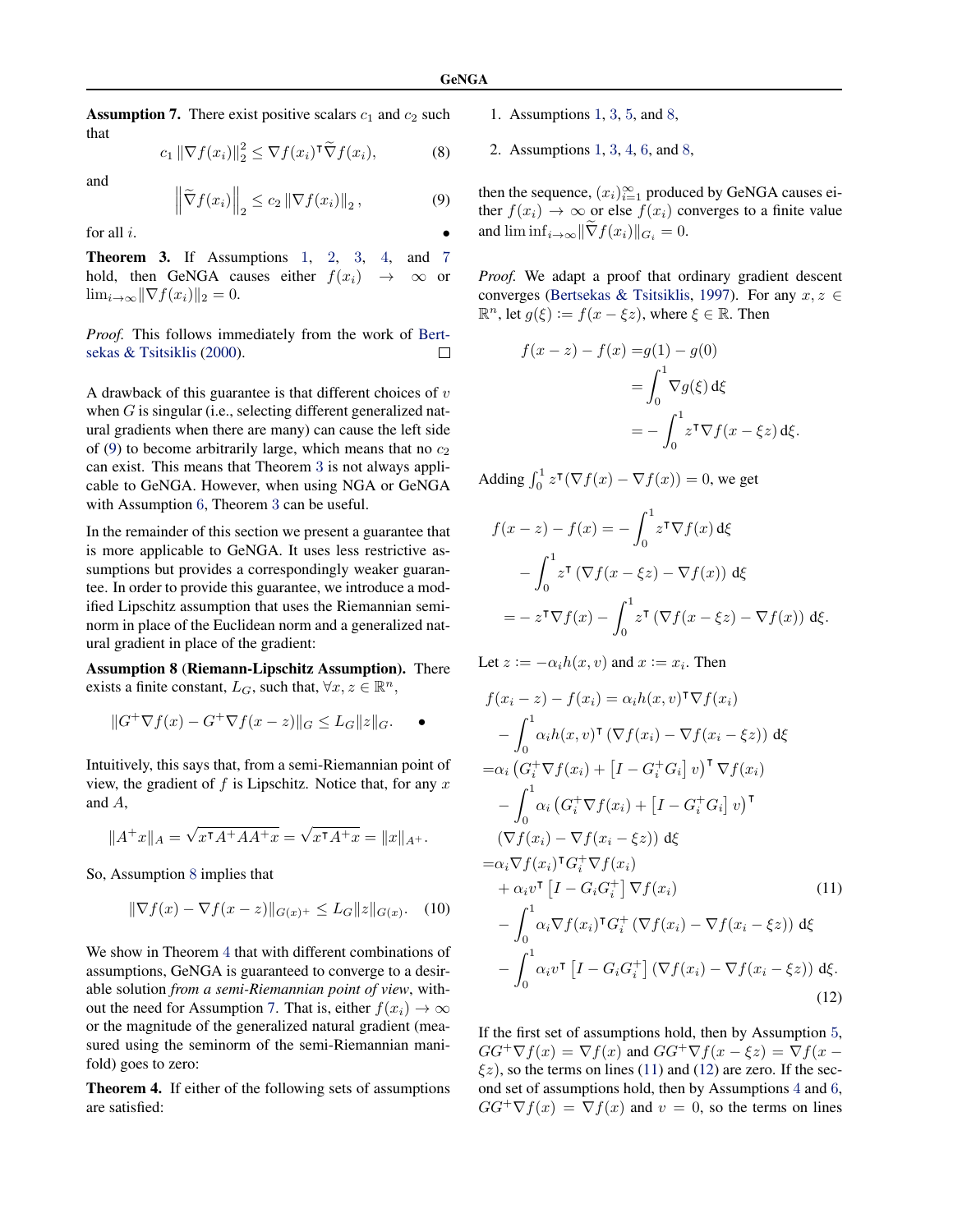<span id="page-4-0"></span>[\(11\)](#page-3-0) and [\(12\)](#page-3-0) are zero. So, in both cases we get:

$$
f(x_i - z) - f(x_i) \ge \alpha_i \nabla f(x_i)^{\mathsf{T}} G_i^+ \nabla f(x_i)
$$
  

$$
- \int_0^1 \alpha_i \nabla f(x_i)^{\mathsf{T}} G_i^+ (\nabla f(x_i) - \nabla f(x_i - \xi z)) \, d\xi
$$
  

$$
\ge \alpha_i \|\nabla f(x_i)\|_{G_i^+}^2
$$
  

$$
- \int_0^1 \alpha_i \|\nabla f(x_i)\|_{G_i^+} \|\nabla f(x_i) - \nabla f(x_i - \xi z)\|_{G_i^+} \, d\xi,
$$

by the Cauchy-Schwarz inequality for semi-inner-product spaces. By  $(10)$ , which followed from Assumption  $\overline{8}$ ,

$$
f(x_i - z) - f(x_i) \ge \alpha_i \|\nabla f(x_i)\|_{G_i^+}^2
$$
  

$$
- \int_0^1 \alpha_i \|\nabla f(x_i)\|_{G_i^+} L_G \|\xi z\|_{G_i} d\xi
$$
  

$$
= \alpha_i \|\nabla f(x_i)\|_{G_i^+}^2
$$
  

$$
- \int_0^1 \alpha_i^2 L_G \xi \|\nabla f(x_i)\|_{G_i^+} \|h(x, v)\|_{G_i} d\xi. (13)
$$

Notice that

$$
||h(x, v)||_{G_i}^2 = h(x, v)^{\mathsf{T}} G_i h(x, v)
$$
  
\n
$$
= (G_i^+ \nabla f(x_i) + [I - G_i^+ G_i] v)^{\mathsf{T}}
$$
  
\n
$$
G_i (G_i^+ \nabla f(x_i) + [I - G_i^+ G_i] v)
$$
  
\n
$$
= (\nabla f(x_i)^{\mathsf{T}} G_i^+ + v^{\mathsf{T}} [I - G_i G_i^+])
$$
  
\n
$$
G_i G_i^+ \nabla f(x_i)
$$
  
\n
$$
= \nabla f(x_i)^{\mathsf{T}} G_i^+ G_i G_i^+ \nabla f(x_i)
$$
  
\n
$$
= \nabla f(x_i)^{\mathsf{T}} G_i^+ \nabla f(x_i)
$$
  
\n
$$
= ||\nabla f(x_i)||_{G_i^+}^2.
$$

So, continuing (13), we have

$$
f(x_i - z) - f(x_i) \ge \alpha_i \|\nabla f(x_i)\|_{G_i^+}^2
$$
  

$$
- \int_0^1 \alpha_i^2 L_G \xi \|\nabla f(x_i)\|_{G_i^+}^2 d\xi
$$
  

$$
= \alpha_i \|\nabla f(x_i)\|_{G_i^+}^2 - \alpha_i^2 L_G \|\nabla f(x_i)\|_{G_i^+}^2 \int_0^1 \xi d\xi
$$
  

$$
= \alpha_i \|\nabla f(x_i)\|_{G_i^+}^2 - \frac{\alpha_i^2 L_G}{2} \|\nabla f(x_i)\|_{G_i^+}^2.
$$

So,

$$
f(x_{i+1}) \ge f(x_i) + \alpha_i \left(1 - \frac{\alpha_i L_G}{2}\right) \|\nabla f(x_i)\|_{G_i^+}^2
$$

$$
= f(x_i) + \alpha_i \left(1 - \frac{\alpha_i L_G}{2}\right) \|G_i^+ \nabla f(x_i)\|_{G_i}^2.
$$

Since  $\alpha_i \to 0$ , we have for some positive constant c and all i greater than some index  $\overline{i}$ ,

$$
f(x_{i+1}) \ge f(x_i) + \alpha_i c ||G_i^+ \nabla f(x_i)||_{G_i}^2. \tag{14}
$$

From this relation, we see that for  $i \geq \overline{i}$ ,  $f(x_i)$  is monotonically nondecreasing, so either  $f(x_i) \rightarrow \infty$  or  $f(x_i)$ converges to a finite value. If the former case holds we are done, so assume the latter case. By adding (14) over all  $i \geq \overline{i}$ , we obtain

$$
c\sum_{i=\overline{i}}^{\infty} \alpha_i \|G_i^+ \nabla f(x_i)\|_{G_i}^2 \le \lim_{i \to \infty} f(x_i) - f(x_{\overline{i}}) < \infty.
$$

We see that there cannot exist an  $\epsilon > 0$  such that  $||G_i^+\nabla f(x_i)||_{G_i}^2 > \epsilon$  for all i greater than some  $\hat{i}$ , since this would contradict the assumption  $\sum_{i=0}^{\infty} \alpha_i = \infty$ . Therefore, we must have  $\liminf_{i \to \infty} \|\overrightarrow{G}_i^+ \nabla f(x_i)\|_{G_i} =$ 0. This implies our result since  $\|\nabla f(x_i)\|_{G(x_i)} = \|G_{\tau}^+\nabla f(x_i)\|_{G(x_i)}$  $||G_i^+\nabla f(x_i)||_{G_i}.$ 

In some cases it can be challenging to show that the Riemann-Lipschitz assumption (Assumption [8](#page-3-0)) is satisfied. We therefore introduce a new assumption that can be used together with Assumption [2](#page-1-0) to imply Assumption [8](#page-3-0):

**Assumption 9.** There exists a positive scalar  $c_3$  such that for all  $x, z \in \mathbb{R}^n$ ,  $||z||_2 \le c_3 ||z||_{G(x)}$ .  $\bullet$ 

Notice that Assumption 9 can only be satisfied if  $G$  is always positive definite.

Lemma 1. Assumptions [2](#page-1-0) and 9 imply Assumptions [6](#page-2-0) and [8](#page-3-0).

*Proof.* Assumption 9 implies that  $G(x)$  is always positive definite, so Assumption  $\overline{6}$  $\overline{6}$  $\overline{6}$  is satisfied. Next we show that Assumptions [2](#page-1-0) and 9 imply Assumption [8](#page-3-0).

$$
\|\nabla f(x) - \nabla f(x - z)\|_{G^+}^2
$$
  
=\langle \nabla f(x) - \nabla f(x - z) \rangle^T G^+(\nabla f(x) - \nabla f(x - z))  
=\langle G^+(\nabla f(x) - \nabla f(x - z)), (\nabla f(x) - \nabla f(x - z)) \rangle\_2  
\leq ||G^+(\nabla f(x) - \nabla f(x - z))||\_2 ||\nabla f(x) - \nabla f(x - z)||\_2  
\leq ||G^+(\nabla f(x) - \nabla f(x - z))||\_2 ||z||\_2 \tag{15}  
<\langle \nabla^2 ||G^+(\nabla f(x) - \nabla f(x - z))||\_2 ||z||\_2 \tag{16}

$$
\leq c_3^2 \|G^+(\nabla f(x) - \nabla f(x - z))\|_{G} \|z\|_{G}
$$
  
=  $c_3^2 \|\nabla f(x) - \nabla f(x - z)\|_{G^+} \|z\|_{G}.$  (16)

where (15) comes from Assumption [2](#page-1-0) and (16) comes from Assumption 9. Dividing both sides of the inequality by  $\|\nabla f(x) - \nabla f(x - z)\|_{G^+}$ , which is always positive, we have

$$
\|\nabla f(x) - \nabla f(x - z)\|_{G^+} \leq c_3^2 \|z\|_G,
$$

and hence Assumption [8](#page-3-0) is satisfied with  $L_G = c_3^2$ .  $\Box$ 

Notice that Assumptions [2](#page-1-0) and 9 together are more restrictive than Assumption [8](#page-3-0), so if they are not satisfied, it does not mean that Assumption [8](#page-3-0) is also not satisfied.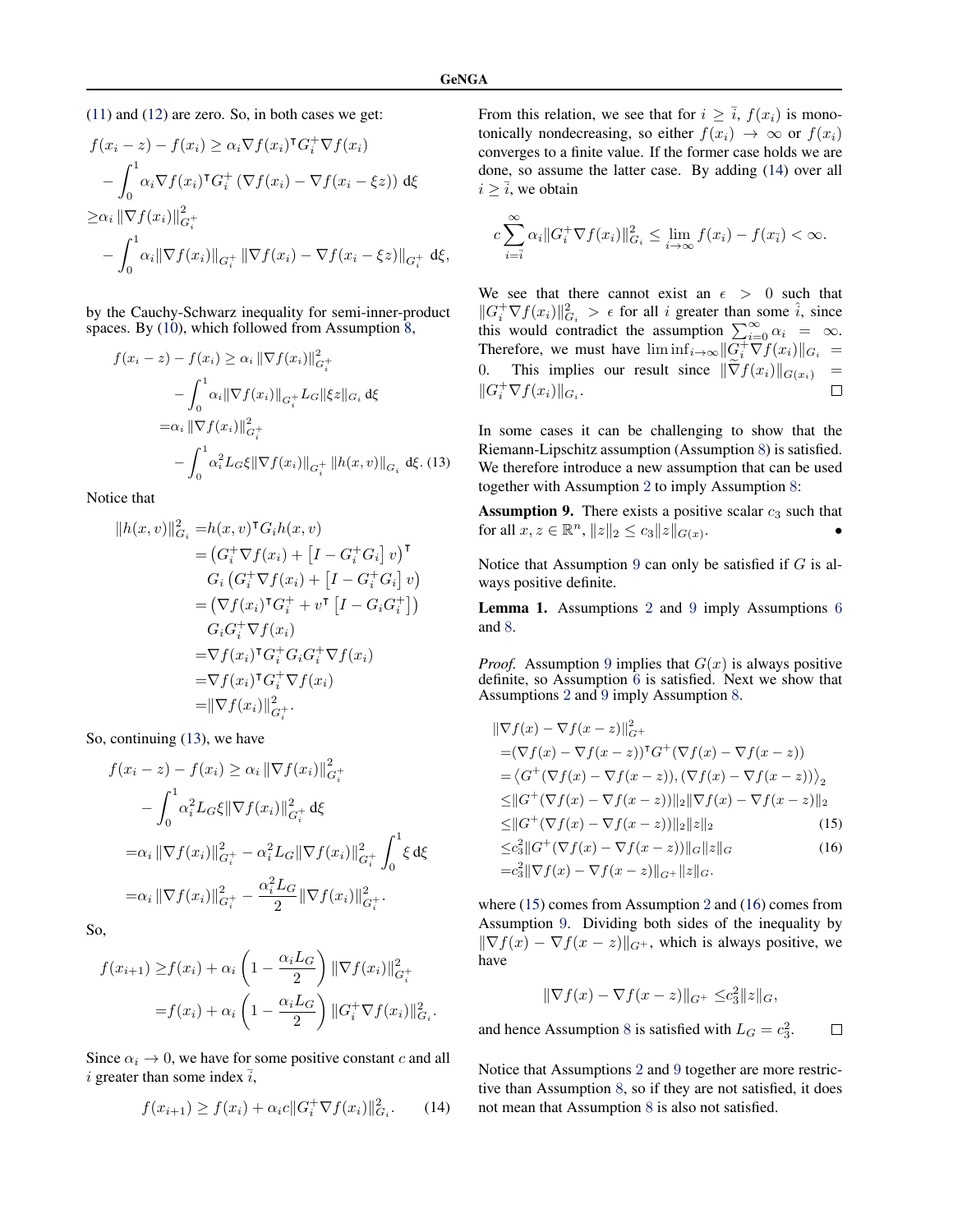<span id="page-5-0"></span>Not only can we use Lemma [1](#page-4-0) to replace Assumptions [6](#page-2-0) and [8](#page-3-0) with Assumptions [2](#page-1-0) and [9](#page-4-0) in the requirements for Theorem [4](#page-3-0), but we can use Assumption [9](#page-4-0) to provide a stronger guarantee:

Theorem 5. If Assumptions [1](#page-0-0), [2](#page-1-0), [3](#page-1-0), [4](#page-1-0), and [9](#page-4-0) hold, then the sequence,  $(x_i)_{i=1}^{\infty}$  produced by GeNGA causes either  $f(x_i) \rightarrow \infty$  or else  $f(x_i)$  converges to a finite value and  $\liminf_{i\to\infty} \|\widetilde{\nabla} f(x_i)\|_2 = \liminf_{i\to\infty} \|\widetilde{\nabla} f(x_i)\|_{G_i} = 0.$ 

*Proof.* We have from Theorem [4](#page-3-0) and Lemma [1](#page-4-0) that either  $f(x_i) \to \infty$  or  $\liminf_{i \to \infty} \|\widetilde{\nabla} f(x_i)\|_{G_i} = 0$ . If the former case holds we are done, so assume the latter case. By Assumption [9](#page-4-0),  $\liminf_{i\to\infty} \|\widetilde{\nabla} f(x_i)\|_{G_i} = 0$  implies  $\liminf_{i\to\infty} \|\widetilde{\nabla} f(x_i)\|_{G_i} = 0$  $\liminf_{i\to\infty} \|\nabla f(x_i)\|_2 = 0.$ 

# 5. Generalized Natural Policy Gradient **Methods**

In the previous sections we introduced GeNGA and analyzed its convergence properties. In this section we consider a field, reinforcement learning, where NGA has been applied even though the domain of the function being optimized is not guaranteed to be a Riemannian manifold, but is guaranteed to be a semi-Riemannian manifold.

Reinforcement learning algorithms search for "good" policies for *Markov decision processes* (MDPs). Policies are distributions that are typically parameterized by a vector  $\theta \in \mathbb{R}^n$ . An objective function  $J : \mathbb{R}^n \to \mathbb{R}$  is selected to capture the desired properties of good policies. Our results apply to the standard average-reward and discountedreward objective functions [\(Sutton et al.,](#page-8-0) [2000\)](#page-8-0). Policy search algorithms search for  $\theta$  that maximize J. (Natural) policy gradient algorithms estimate and ascend the (natural) gradient of J.

Natural policy gradient algorithms typically assume that  $G(\theta)$  is positive definite and thus invertible. This is not the case for popular policy parameterizations like tabular softmax action selection when  $G$  is the (average) Fisher information matrix (see Section [6.4](#page-6-0) for an example). In this section, we remove this assumption.

Some natural policy gradient algorithms estimate  $G(\theta)$  and  $\nabla J(\theta)$  and then select  $\tilde{\nabla}J(\theta) = G(\theta)^{-1}\nabla J(\theta)$  [\(Bhatna](#page-8-0)[gar et al.,](#page-8-0) [2009\)](#page-8-0). This can be easily corrected to  $\nabla J(\theta) =$  $G(\theta)^+ \nabla J(\theta)$ , which is a generalized natural gradient of J at  $θ$ . However, other natural policy gradient algorithms form estimates of the natural gradient directly, without estimating  $G(\theta)$ . We show that, without modification, they perform generalized natural gradient ascent.

We will consider  $w \in \mathbb{R}^n$  that satisfy Assumption 10, which comes from the combination of a standard constraint [\(Sutton et al.,](#page-8-0) [2000,](#page-8-0) Equation 3) with the standard definition of  $G(\theta)$  [\(Kakade,](#page-8-0) [2002,](#page-8-0) Equation 2):

**Assumption 10.** 
$$
\nabla J(\theta) = G(\theta)w
$$
.

The *natural policy gradient theorem*, states that if w is chosen to satisfy Assumption 10, then  $G(\theta)^{-1} \nabla J(\theta) =$  $w$  [\(Kakade,](#page-8-0) [2002,](#page-8-0) Theorem 1). This is useful because accurate estimates of  $w$  that satisfy Assumption 10 can be formed from small amounts of data using temporaldifference learning algorithms [\(Peters & Schaal,](#page-8-0) [2008\)](#page-8-0). However, this clearly requires that  $G(\theta)$  is invertible.

Although NGA is not applicable when  $G$  is singular, GeNGA is. We extend the natural policy gradient theorem to allow for positive semidefinite  $G(\theta)$ . We find that every  $w$  that satisfies Assumption 10 is still a generalized natural gradient (unnormalized direction of steepest ascent) of J at θ.

Theorem 6 (Generalized Natural Policy Gradient Theorem). If  $w$  is selected such that Assumption 10 holds, then w is a generalized natural gradient of J at  $\theta$  and every generalized natural gradient is given by a  $w$  that satisfies Assumption 10.

*Proof.* The w that satisfy Assumption 10 are all given by

$$
w = G(\theta)^+ \nabla J(\theta) + (I - G(\theta)^+ G(\theta)) v,
$$

for some v. Every solution to  $G(\theta)w = \nabla J(\theta)$  is given by this equation for some  $v$ , and every  $v$  produces a solution. Notice from [\(3\)](#page-2-0) that this is merely  $h(\theta, v)$ . By [\(7\)](#page-2-0), these w are the generalized natural gradients.  $\Box$ 

This means that natural policy gradient algorithms that use  $w$  that satisfy Assumption 10 as their steepest ascent directions are already implementing GeNGA, and will therefore work properly when  $G(\theta)$  is positive semidefinite. This is important because most natural policy gradient algorithms work this way [\(Morimura et al.,](#page-8-0) [2005;](#page-8-0) [Peters & Schaal,](#page-8-0) [2008;](#page-8-0) [Bhatnagar et al.,](#page-8-0) [2009;](#page-8-0) [Degris et al.,](#page-8-0) [2012\)](#page-8-0). Although the algorithms are correct, convergence proofs that assume that  $G(\theta)$  is always positive definite [\(Bhatnagar](#page-8-0) [et al.,](#page-8-0) [2009\)](#page-8-0) do not apply when  $G(\theta)$  is only guaranteed to be positive semidefinite.

# 6. Examples

In this section we give examples to ground the preceding theory.

#### 6.1. Convergence by Theorem [3](#page-3-0)

We present an example where Theorem [3](#page-3-0) can be applied. Let  $f(x) := -x^2$ ,  $G(x) = 2 + \sin(x)$ ,  $\alpha_i = \frac{1}{i}$ , and  $x_1$ be any finite value. It is straightforward to show that Assumptions [1](#page-0-0), [2](#page-1-0), [3](#page-1-0), [4](#page-1-0), and [7](#page-3-0) hold. So by Theorem [3](#page-3-0), GeNGA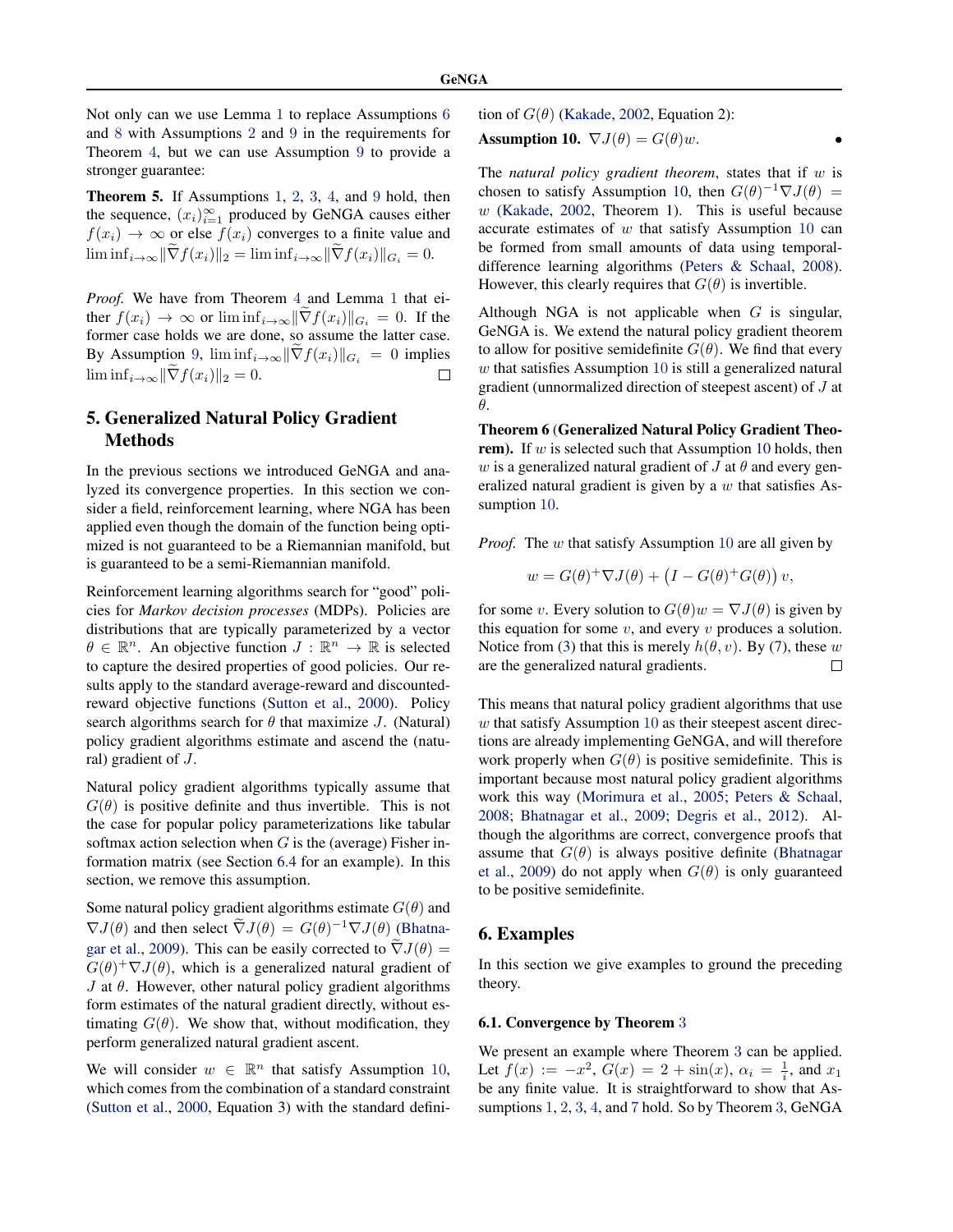<span id="page-6-0"></span>causes either  $f(x_i) \to \infty$  or  $\lim_{i \to \infty} ||\nabla f(x_i)|| = 0$ . Since  $f(x)$  is bounded above, only the latter can occur.

#### 6.2. Convergence by Theorem [4](#page-3-0)

Consider the application of NGA to  $f(x)$  $-(x^{\intercal}[1, -1]^{\intercal})^2$ , where  $x \in \mathbb{R}^2$ . Let  $x_1 = [1, -1]^{\intercal}$ ,  $\alpha_i = \frac{1}{i}$ , and

$$
G(x):=\begin{bmatrix} 1 & -1 \\ -1 & 1 \end{bmatrix}.
$$

Notice that this  $G$  is positive semidefinite but not positive definite. At each step, there will be an infinite number of directions of steepest ascent. In some cases you cannot guarantee that  $v = 0$  is selected, for example, when using the generalized natural policy gradient theorem (Theorem [6](#page-5-0)). For this example, we select  $v = [t, t]$ <sup>T</sup>.

Since [\(9\)](#page-3-0) in Assumption [7](#page-3-0) is not satisfied and Assumption [9](#page-4-0) is not satisfied, Theorems [3](#page-3-0) and [5](#page-5-0) are not applicable. Similarly, Assumption [6](#page-2-0) is not satisfied, so we cannot use the second set of requirements for Theorem [4](#page-3-0). However, since Assumptions [1](#page-0-0), [3](#page-1-0), [5](#page-1-0), and [8](#page-3-0) are satisfied, by Theo-rem [4](#page-3-0), the sequence,  $(x_i)_{i=1}^{\infty}$  produced by NGA causes either  $f(x_i) \to \infty$  or else  $f(x_i)$  converges to a finite value and  $\liminf_{i\to\infty} \|\widetilde{\nabla} f(x_i)\|_{G_i} = 0$ . Since  $f(x)$  is bounded above, only the latter can occur.

#### 6.3. Convergence by Theorem [5](#page-5-0)

Consider the application of NGA to  $f(x) = -\frac{1}{2}(x-10)^2$ , where  $x \in \mathbb{R}$ . Let  $x_1 = 1$ ,  $\alpha_i = \frac{0.1}{i}$ , and

$$
G(x) := \begin{cases} \frac{1}{2-x} & \text{if } x \in [1,2) \\ 1 & \text{otherwise.} \end{cases}
$$

This G is positive (definite) and Assumptions [1](#page-0-0), [2](#page-1-0), [3](#page-1-0), [4](#page-1-0), and [9](#page-4-0) are satisfied. So, by Theorem [5](#page-5-0), the sequence,  $(x_i)_{i=1}^{\infty}$  produced by NGA causes either  $f(x_i) \rightarrow$  $\infty$  or else  $f(x_i)$  converges to a finite value and  $\liminf_{i\to\infty} \|\widetilde{\nabla} f(x_i)\|_2 = \liminf_{i\to\infty} \|\widetilde{\nabla} f(x_i)\|_{G_i} = 0.$ Notice that [\(8\)](#page-3-0) in Assumption [7](#page-3-0) is not satisfied, so the requirements of Theorem [3](#page-3-0) are not satisfied. This is an interesting example because it showcases the difference between the convergence guarantees of Theorems [3](#page-3-0) and [5](#page-5-0).

The GeNGA update when  $x \in [1, 2)$  is

$$
x_{i+1} = x_i + \frac{x^2 - 12x + 20}{10i}
$$

.

It can be shown that this update causes  $x_i \rightarrow 2$  without leaving the  $[1, 2)$  interval. This example is depicted in Figure 1. Notice that  $\liminf_{i\to\infty} \|\nabla f(x_i)\|_2 =$  $\liminf_{i\to\infty} \|\nabla f(x_i)\|_{G_i} = 0$ , but neither  $f(x_i) \to \infty$ 



Figure 1. Sequence produced by NGA on the example from Section 6.3. The black curve is  $f$  and the points depict the sequence  $(x_i)_{i=1}^{\infty}$ , where  $x_1$  is blue and  $x_i$  is dark red for large i. Notice that, from a Euclidean perspective, NGA converges prematurely.

nor  $\liminf_{i\to\infty} \|\nabla f(x_i)\|_2 = 0$ . That is, from a semi-Riemannian point of view, the algorithm did the correct thing—it moved an infinite distance towards the global maximum. However, from the Euclidean point of view, this only got it to 2.

#### 6.4. Tabular Softmax Policies

Next, we present a simple reinforcement learning example where Assumption [5](#page-1-0) is satisfied. This example also shows how the metric tensor can be positive semidefinite and not positive definite when using a common policy parameterization.

Consider any MDP with one state and two actions. We use a *softmax* policy parameterization. That is, the policy has parameter vector  $\theta \in \mathbb{R}^2$  and the probability of action i is given by

$$
\pi_{\theta}(i) := \frac{e^{\theta_i}}{e^{\theta_1} + e^{\theta_2}}.
$$

Natural policy gradient methods typically use the average Fisher information matrix [\(Bagnell & Schneider,](#page-7-0) [2003\)](#page-7-0) as their metric tensor. In this case:

$$
G(\theta) := \sum_{i=1}^{2} \pi_{\theta}(i) \frac{\partial \log \pi_{\theta}(i)}{\partial \theta} \frac{\partial \log \pi_{\theta}(i)}{\partial \theta}^{\mathsf{T}}
$$

$$
= \pi_{\theta}(1)\pi_{\theta}(2) \begin{bmatrix} 1 & -1 \\ -1 & 1 \end{bmatrix}.
$$

First, notice that  $G(\theta)$  is positive semidefinite but not positive definite, and so GeNGA is required (in fact, a tabular softmax policy for any finite number of states and actions will result in  $G(\theta)$  always being singular). Second, notice that the columns of  $G(\theta)$  span all vectors in  $\mathbb{R}^2$  that sum to zero.

This raises the question, why is it appropriate for  $G(\theta)$ to not be positive definite? Allowing  $G(\theta)$  to be positive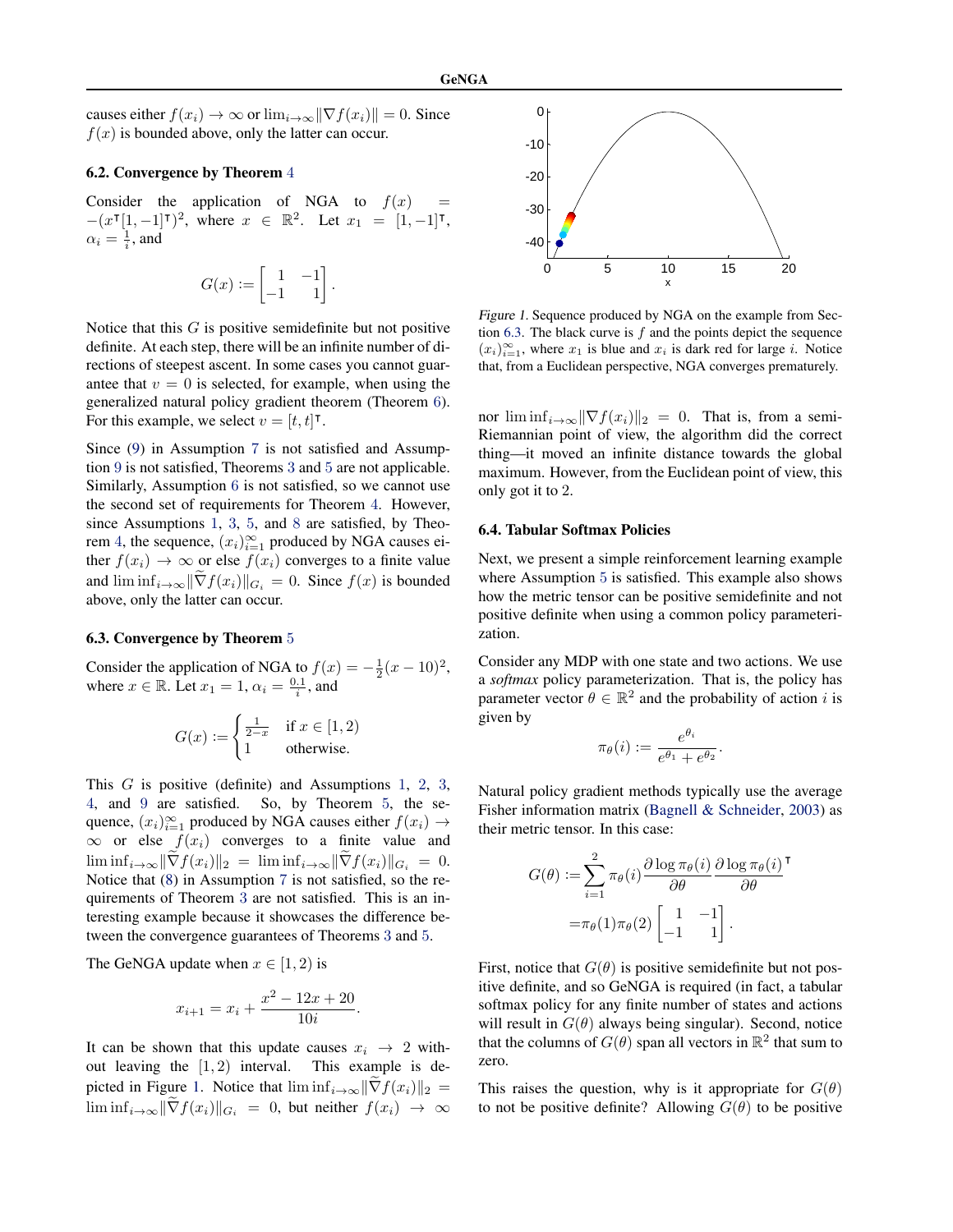<span id="page-7-0"></span>semidefinite means that there are vectors,  $\Delta\theta$ , such that  $\Delta\theta^\dagger G(\theta)\Delta\theta = \|\Delta\theta\|_{G(\theta)}^2 = 0$ . When computing the directions of steepest ascent, this means that there is a direction away from  $\theta$  that does not incur any distance.

This is desirable when moving in the direction  $\Delta\theta$  from  $\theta$  does not change the distribution being optimized (in our case, the policy). Notice that we are parameterizing a distribution over two possible events. This should require only one parameter—the probability of one of the events, since the probability of the other is one minus this probability. However, our tabular softmax policy has two parameters. So, there are directions of change to the tabular softmax policy parameters that result in no change to the action probabilities (specifically, adding the same amount to both policy parameters). Moving along this direction should not incur distance when computing the directions of steepest ascent.

In this case, the gradient of the standard objective functions,  $J$ , at any  $\theta'$ , can both be written as [\(Sutton et al.,](#page-8-0) [2000\)](#page-8-0):

$$
\nabla J(\theta') = \sum_{i=1}^{2} Q_{\theta'}(i) \frac{\partial \log \pi_{\theta'}(i)}{\partial \theta'},
$$

where  $Q_{\theta}$  is a bounded real-valued function and  $\theta'$  are any policy parameters. Since

$$
\frac{\partial \log \pi_{\theta'}(1)}{\partial \theta'} = \pi_{\theta'}(2) \begin{bmatrix} 1 \\ -1 \end{bmatrix}
$$

$$
\frac{\partial \log \pi_{\theta'}(2)}{\partial \theta'} = \pi_{\theta'}(1) \begin{bmatrix} -1 \\ 1 \end{bmatrix}
$$

,

we have that  $\nabla J(\theta')$  must be a vector in  $\mathbb{R}^2$  that sums to zero, and hence it is in the column span of  $G(\theta)$ . So, As-sumption [5](#page-1-0) is satisfied.

#### 6.5. Divergence of NGA for Policy Search

We showed in Theorem [1](#page-1-0) that NGA can diverge. However, in that example we did not use the Fisher information matrix. This raises the question, can GeNGA, using the Fisher information matrix, diverge when optimizing a parameterized distribution, or does the Fisher information matrix introduce some properties that ensure convergence? We show that GeNGA can still diverge in this setting. In this example the Fisher information matrix is not always positive definite, so this example can not be used in place of the one used to prove Theorem [1](#page-1-0).

Consider a bandit problem (one-state MDP with rewarddiscount parameter  $\gamma = 0$ ) with two actions,  $a_1$  and  $a_2$ . Let the reward for taking action  $a_1$  be 1 and the reward for taking action  $a_2$  be 0. In this setting,  $J(\theta) = Pr(a_1)$ . We parameterize the policy with a single parameter,  $\theta \in \mathbb{R}$ ,

such that  $Pr(a_1|\theta) = f(\theta)$ , where

$$
f(\theta) := \begin{cases} \frac{1}{2\theta^2} + \frac{1}{2} & \text{if } \theta \notin [-2, 2] \\ -\frac{\theta^2}{32} + \frac{3}{4} & \text{otherwise.} \end{cases}
$$

 $J(\theta) = f(\theta)$ , so hereafter we discuss maximizing f. Also notice that, although  $f$  is defined in a piecewise manner, it is continuously differentiable and its derivative is Lipschitz. Let  $\alpha_i = \frac{4}{i}$  and  $\theta_1 = 5$ . Ordinary gradient ascent on f causes  $\theta_i \rightarrow 0$  in this setting [\(Bertsekas & Tsitsiklis,](#page-8-0) [2000\)](#page-8-0), and  $\theta = 0$  is a global maximum of f.

In this case, the Fisher information matrix can be written as

$$
G(\theta) := \frac{\nabla f(\theta)^2}{f(\theta) (1 - f(\theta))}
$$
  
= 
$$
\begin{cases} \frac{4}{\theta^6 - \theta^2} & \text{if } \theta \notin [-2, 2] \\ \frac{-4\theta^2}{(\theta^2 - 24)(\theta^2 + 8)} & \text{otherwise.} \end{cases}
$$

So, when  $\theta_i \notin [-2, 2]$ , the GeNGA update is

$$
\theta_{i+1} = \theta_i + \alpha_i G(\theta_i)^{-1} \nabla f(\theta_i)
$$

$$
= \theta_i + \frac{1}{i\theta_i} - \frac{\theta_i^3}{i}.
$$

Since this sequence diverges without entering the  $[-2, 2]$ interval, we have that GeNGA causes  $|\theta_i| \to \infty$  while ordinary gradient ascent causes  $\theta_i \rightarrow 0$  (the global maximum).

#### 7. Conclusion and Future Work

We presented GeNGA, a generalization of NGA to allow for positive semidefinite (possibly non-smooth) metric tensors. Next, we provided sufficient conditions to ensure that the sequences generated by GeNGA achieve different forms of convergence. We then showed how existing natural policy gradient algorithms could easily be updated to use GeNGA or already use GeNGA. Lastly, we provided examples to showcase the different types of convergence.

All of our convergence guarantees are for deterministic NGA and GeNGA. They do not apply when  $\nabla f(x)$  is not known, but noisy, biased estimates of it can be generated. It is straightforward to apply existing results in this setting if Assumption [7](#page-3-0) holds [\(Bertsekas & Tsitsiklis,](#page-8-0) [2000\)](#page-8-0). One avenue of future work would be to extend Theorems [4](#page-3-0) and [5](#page-5-0) to provide convergence guarantees in this setting, even when Assumption [7](#page-3-0) does not hold.

#### References

- Amari, S. Natural gradient works efficiently in learning. *Neural Computation*, 10:251–276, 1998.
- Bagnell, J. A. and Schneider, J. Covariant policy search. In *Proceedings of the International Joint Conference on Artificial Intelligence*, pp. 1019–1024, 2003.